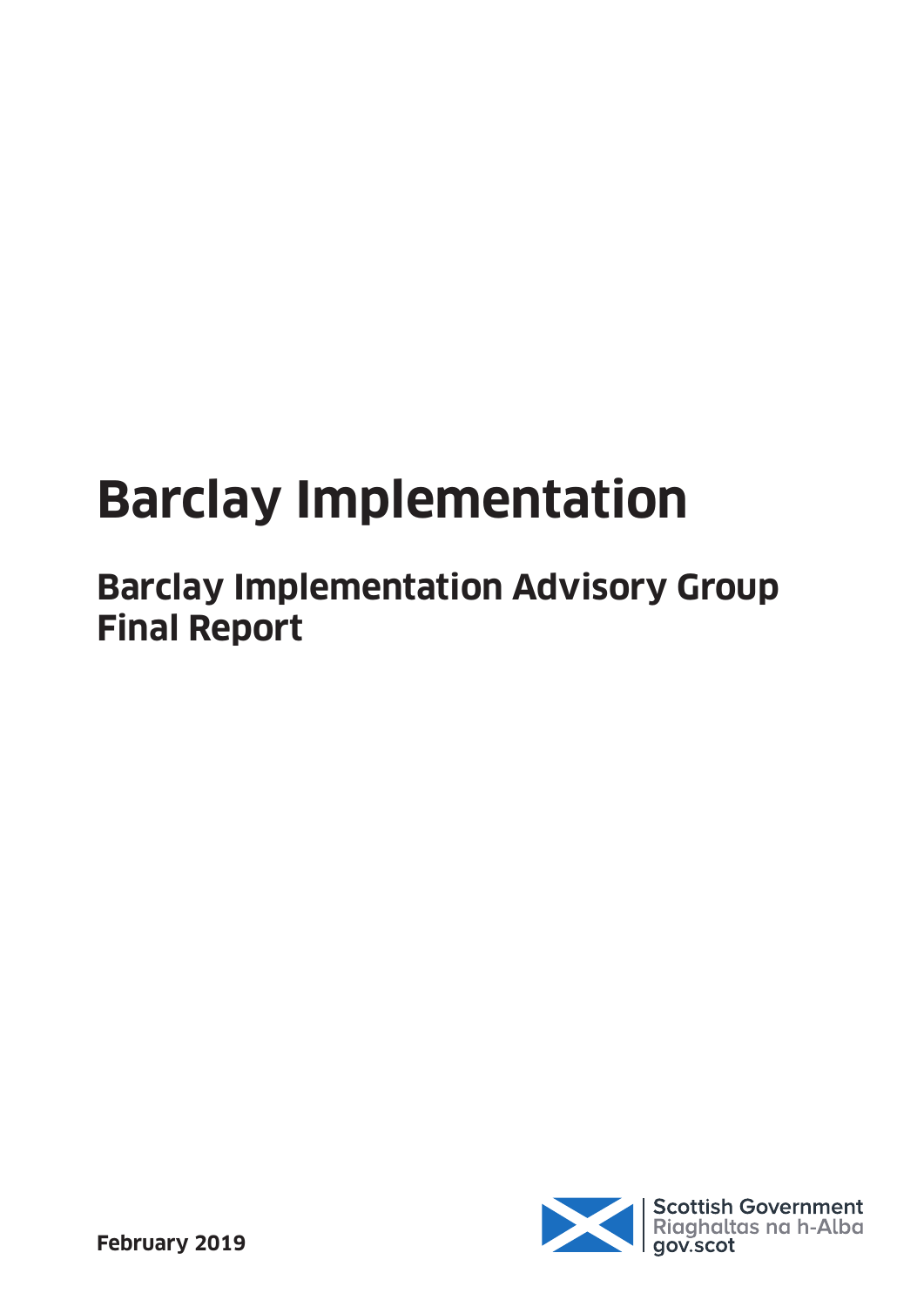# **Background**

The Barclay Review of non-domestic rates (NDR) concluded with a report published on 22 August 2017<sup>1</sup>. Following an initial response on 12 September 2017, the Scottish Government published an implementation plan on 14 December 2017<sup>2</sup>.

#### **Membership**

As part of the Government's initial response, invitations were issued to stakeholders to join an advisory group to inform some of the associated reforms. The membership of the group is set out below.

| <b>Name</b>             | Organisation                                     |
|-------------------------|--------------------------------------------------|
| Mari Tunby              | Confederation of British Industry (Scotland)     |
| Jonathan Sharma         | <b>Convention of Scottish Local Authorities</b>  |
| Alan Puckrin            | Convention of Scottish Local Authorities         |
| <b>Stuart Mackinnon</b> | <b>Federation of Small Businesses</b>            |
| Kevin Fraser            | Institute of Revenues, Rating & Valuation (IRRV) |
| David Magor             | Institute of Revenues, Rating & Valuation        |
| Graeme Strachan         | Lothian Valuation Joint Board                    |
| Ken McCormack           | Royal Institution of Chartered Surveyors         |
| Ian Milton              | Scottish Assessors Association (SAA)             |
| Brian Rogan             | <b>Scottish Chambers of Commerce</b>             |
| Moira Walker            | <b>Scottish Property Federation</b>              |
| Graeme McLean           | Scottish Retail Consortium                       |

<sup>&</sup>lt;sup>1</sup> [www.gov.scot/Publications/2017/08/3435](http://www.gov.scot/Publications/2017/08/3435)<br><sup>2</sup> <http://www.gov.scot/Topics/Government/local-government/17999/11199/BarclayImplementationPlan>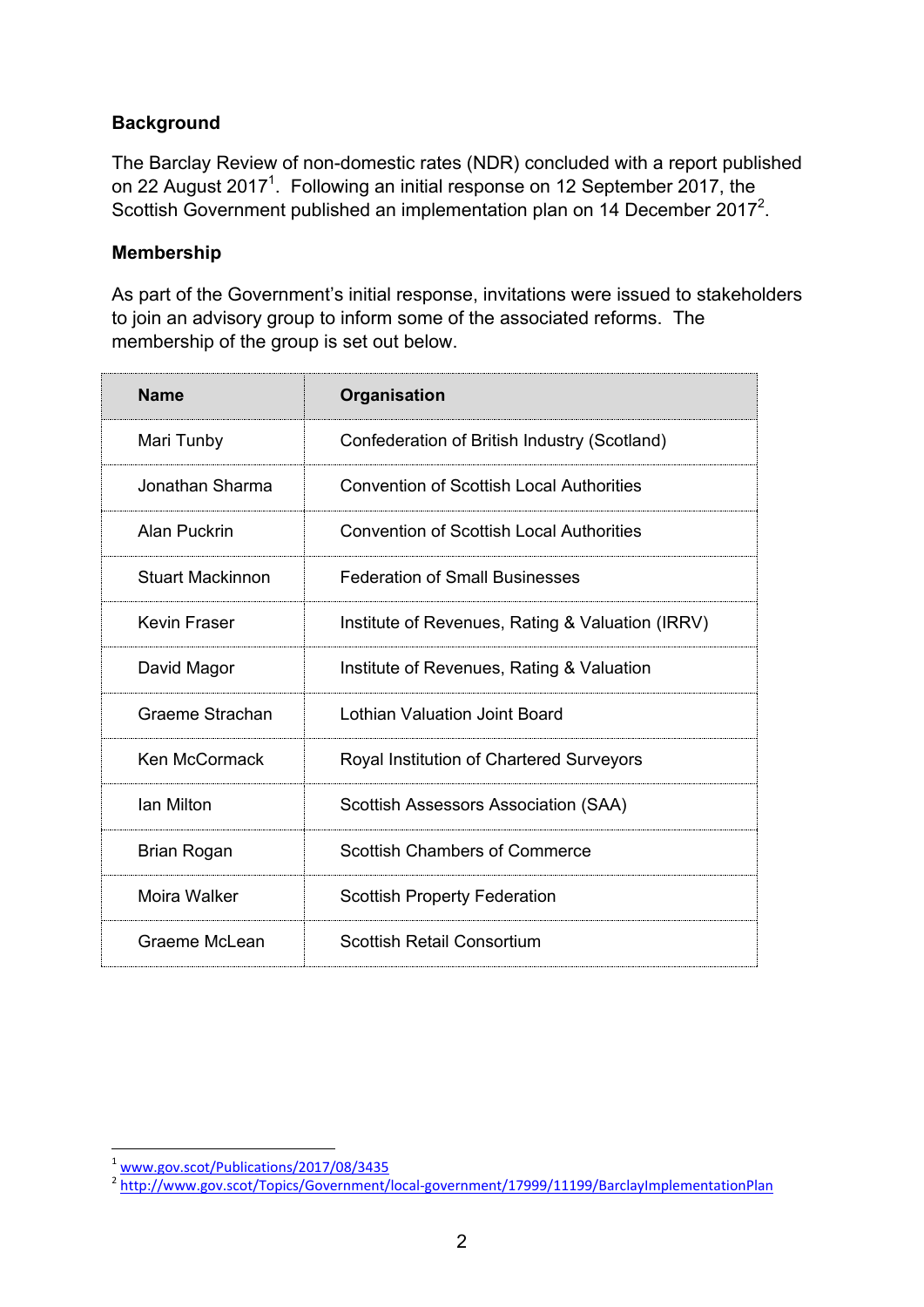# **Remit**

The Advisory Group was established to inform advice to Scottish Ministers in respect of implementing their response to the Barclay review, particularly for recommendations where various stakeholders have cross-cutting interests.

# **Meetings**

The Advisory Group met on six occasions between January and September 2018. At the first meeting the Group agreed to establish two sub-groups to consider issues associated with Billing and Appeals. The Appeals sub-group has met seven times and the Billing sub-group has met three times and they will continue to meet ahead of the Bill being introduced.

Minutes of all the meetings are available at [https://beta.gov.scot/groups/barclay](https://beta.gov.scot/groups/barclay-implementation-advisory-group/)[implementation-advisory-group/.](https://beta.gov.scot/groups/barclay-implementation-advisory-group/)

The early meetings of the main group focussed primarily on the recommendations requiring primary legislation and led to the Group endorsing the consultation paper<sup>3</sup> which was launched on 25 June 2018.

At the meeting on 20 June 2018, representatives from the Department of Finance within the Northern Ireland 'Land and Property Services' attended to deliver a presentation on the way that non-domestic rates (and council tax) information has been incorporated into the Spatial NI Geographic Information System. Further information on the system is available at [https://www.finance](https://www.finance-ni.gov.uk/topics/property-valuation/valuation-lists)[ni.gov.uk/topics/property-valuation/valuation-lists](https://www.finance-ni.gov.uk/topics/property-valuation/valuation-lists).

While all members of the Group broadly shared the Barclay Review ambition to make the rates system more accessible, ratepayer representatives frequently highlighted the importance of direct and explicit buy-in from each of Scotland's local authorities and expressed concerns that that may not be the case due to contractual, organisational and resource challenges.

The publication of this report marks the culmination of the first stage of the Implementation Advisory Group. The current intention is that the Group will continue to convene at key stages to monitor implementation progress and evaluate the effectiveness of the Barclay reforms.

 $\overline{a}$ <sup>3</sup> [https://consult.gov.scot/local-government-and-communities/non-domestic](https://consult.gov.scot/local-government-and-communities/non-domestic-rates/user_uploads/00537324.pdf)[rates/user\\_uploads/00537324.pdf](https://consult.gov.scot/local-government-and-communities/non-domestic-rates/user_uploads/00537324.pdf)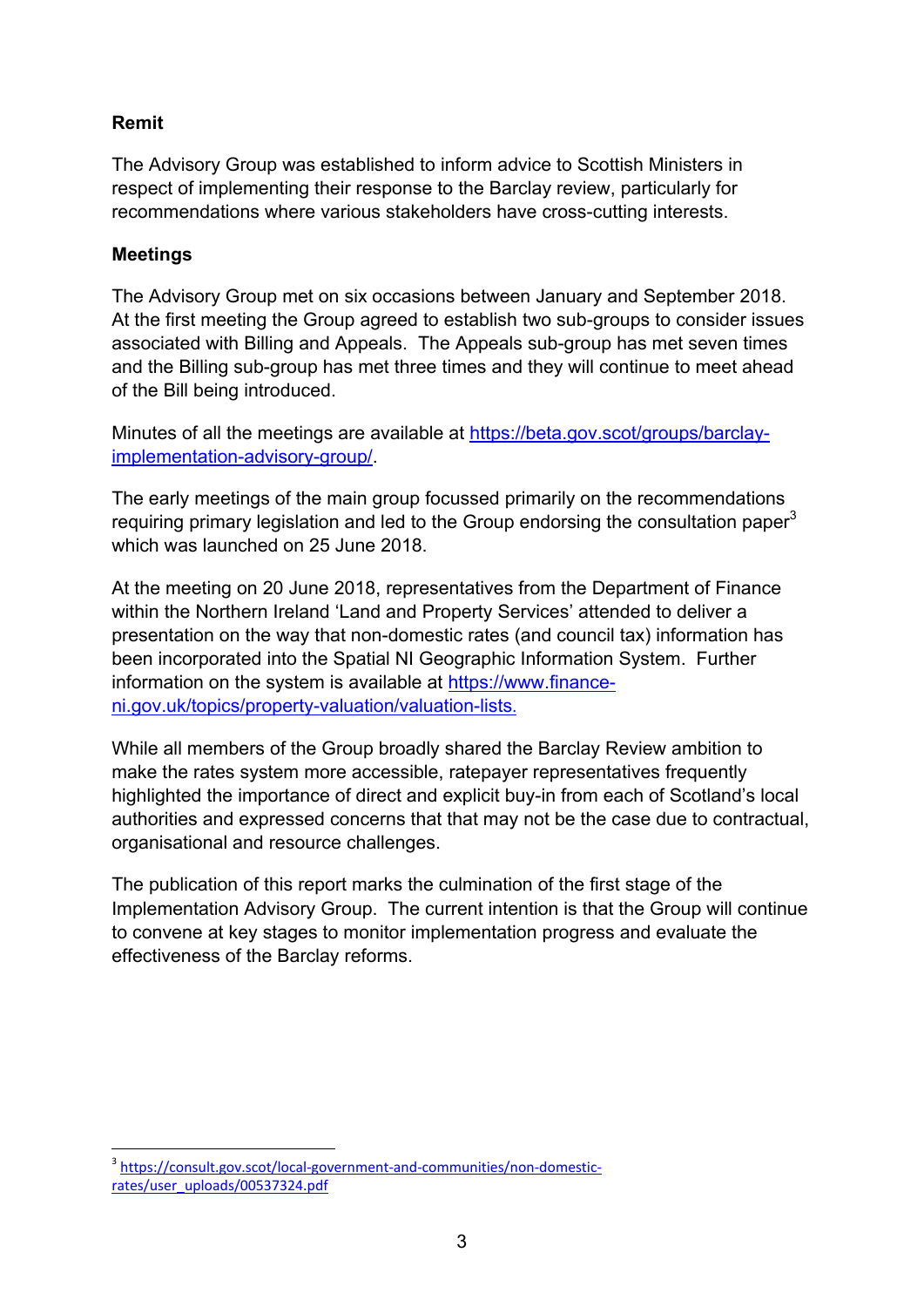# **Discussion**

# *Recommendation 5b. Expanding Fresh Start relief to benefit town centres*

In addition to expanding Fresh Start relief, the Barclay Review suggested a further measure to support town centres, namely a new discretionary power for councils to apply rates supplements in certain circumstances from 2020; for example out-oftown businesses or distribution warehouses for online retailers.

This recommendation has proven contentious and subsequently attracted much of the focus of discussion at earlier meetings with significant concerns raised by ratepayer representatives, notably the Scottish Retail Consortium.

The views of ratepayers generally related to concerns that such levies would become commonplace and be used as a source of funding to support general services rather than deliver the policy intent set out by the Barclay Review. Ratepayers would rather that the recommendation was not taken forward but expressed views that proceeds from any levy should be hypothecated to benefit ratepayers and that significant safeguards were required to prevent abuse and proliferation.

COSLA and Directors of Finance supported the principle of the recommendation that local authorities should be given additional powers to resource local priorities. They disputed suggestions that councils would abuse the powers and argued that excessive safeguards would render the policy unattractive to councils and possibly even impracticable.

Due to the diverse and opposing views represented among members, the group was unable to reach a consensus view on this recommendation. The Group's views are reflected in the Barclay Implementation Consultation questions with a focus on any safeguards that may be necessary.

# *Recommendation 8. 'Road map' for future rates changes*

The Barclay Review recommended that the Scottish Government should provide a 'road map' to explain changes to the rating system and should consult whenever possible on those changes, prior to implementation.

The Scottish Government highlighted that all non-domestic rates policy decisions are set out in the Draft Budget. Despite recent changes to the Scottish Parliament's budget process and timetable, the primary function of the Draft Budget document continues to be a communication and consultative one. However, the Group agreed that the Draft Budget did not deliver the Barclay Review's intent that the road map should also communicate key milestones. The Group also agreed that a multi-year Spending Review would provide the key mechanism for the Government to communicate and clarify any proposed changes to the rating system, increase certainty for ratepayers and support better forward planning.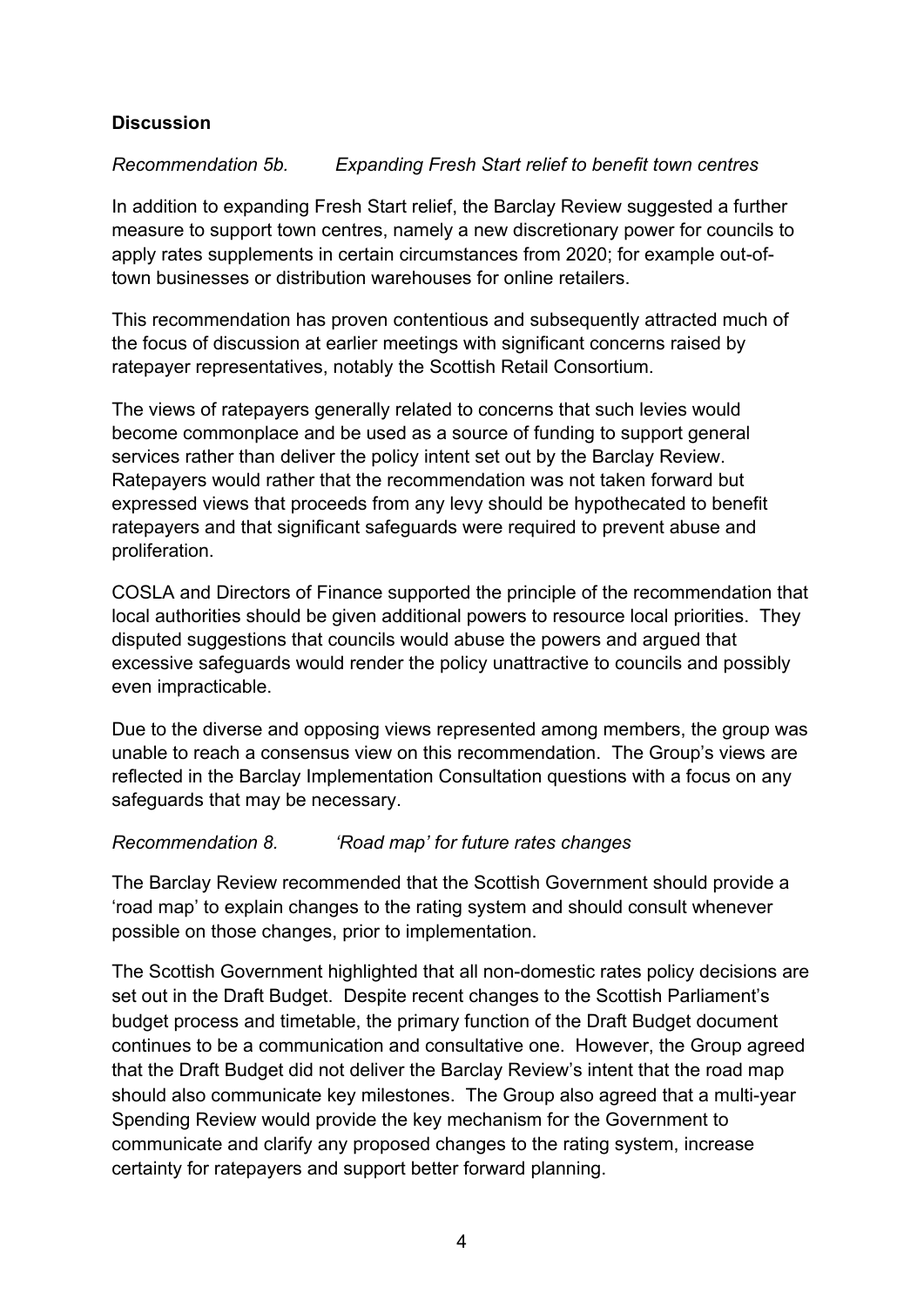The Group noted that the Scottish Government had not published a road map ahead of the start of the 2018-19 financial year and agreed that it should be published ahead of the start of the 2019-20 financial year.

As this recommendation is primarily administrative in nature, the Implementation Advisory Group will continue to monitor progress to ensure appropriate implementation.

# *Recommendation 9. Provision of better information on rates made available to ratepayers*

The Barclay Review recommended that there should be better information on rates made available to ratepayers. The Group strongly supports this recommendation and identified synergies with other recommendations including 8, 14, 19 and 23.

The Group welcomed the improvements to date in the quality of data provided by the Scottish Assessors Association (SAA) through the portal and the roll out of summary valuations. The Group agreed that the SAA should seek to roll out summary valuations universally. However, the Group also agreed that summary valuations in isolation were insufficient and that better information on how rateable values are derived should be made available to ratepayers. The Group agreed that addressing this concern could have a significant impact on the volume of appeals brought forward by ratepayers although they recognised that better information could increase the number of appeals in the first instance. This issue continues to be considered under recommendation 19.

The Group identified that general non-domestic rates information provided by local authorities was inconsistent in content and quality. Improvements to bills provided to ratepayers will be addressed under recommendation 14 but the Group concluded that the Scottish Government should improve the quality of information on the [www.gov.scot](http://www.gov.scot/) website and that all local authorities should ensure their respective websites provide direct links to that information.

The Group agreed that to support the improvements in the SAA portal, the Scottish Government should seek to develop a Scottish equivalent of Spatial NI, a digital user interface which provides the user with valuation information through a 'geo-spatial' map. The Group agreed that such a development would deliver a step change in the accessibility of information for non-domestic rates stakeholders and also provide a foundation for future development, for example, to link property data on rateable value, bills, reliefs and the planning system.

As this recommendation is primarily administrative in nature, the Implementation Advisory Group will continue to monitor progress to ensure appropriate implementation.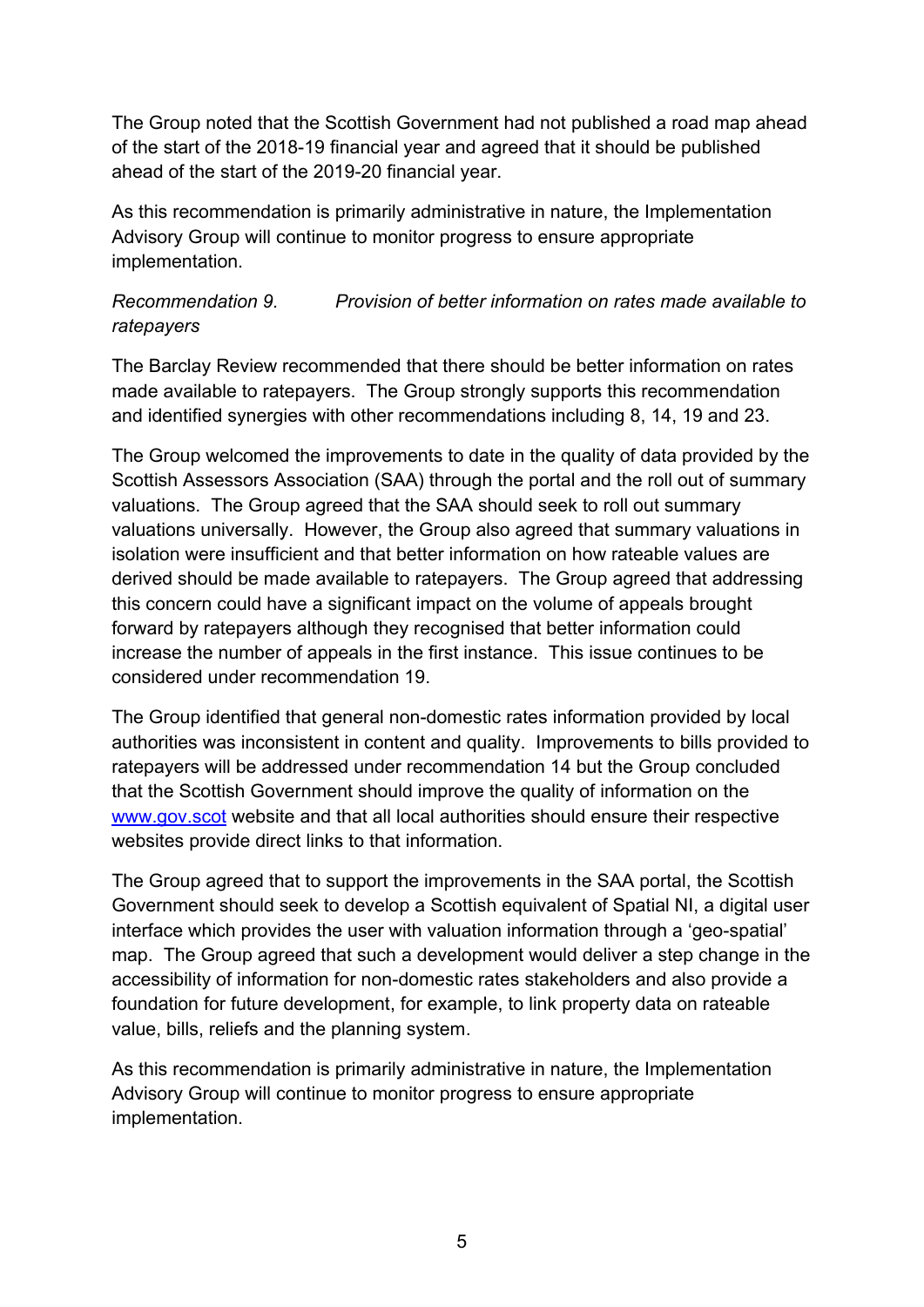# *Recommendation 10. Relief recipients to be published*

The Barclay Review recommended that a full list of recipients of rates relief should be published to improve transparency, increase awareness of relief availability and help to tackle fraudulent claims. The Review highlighted that Moray and Edinburgh councils already publish such information locally and recommended that a national list of all relief awarded for all properties should be published.

The Group welcomed this recommendation and discussed the importance of complying with personal data protection legislation including the EU General Data Protection Regulations (GDPR) which have come into force since the Barclay Review report was published.

The datasets published by Moray and City of Edinburgh have all personal data removed and are published on a quarterly basis to reduce the demands placed on the councils for the information to be released under Freedom of Information. The Group agreed that Scottish Government should write to all councils to encourage them to replicate the approach adopted by Moray and City of Edinburgh Councils and the Scottish Government should publish the list nationally. The Scottish Government will take this recommendation forward through the IRRV network.

Separate discussions with IRRV members on the Group have suggested that from 1 April 2019, all relief application forms should be clear that extracts of the data will be published nationally. While not necessarily required by law, the Scottish Government believes it is good practice to be open about how the data will be used. The Group agreed with this suggestion through correspondence.

As this recommendation is primarily administrative in nature, the Implementation Advisory Group will continue to monitor progress to ensure appropriate implementation.

# *Recommendation 11. Employ rateable value finder product*

The Barclay Review recommended that a "rateable value finder" product should be adopted to identify properties that should be on the valuation roll, but are not. The Group heard examples from England and Wales where private sector rateable value finder services had been employed by local authorities to identify such properties and increase revenues.

The Group discussed the stronger incentives that exist for councils in England and Wales to identify such properties given their broader retention powers for NDR revenues-. The Group repeatedly heard that while the revenue pooling arrangements in Scotland served to protect Council funding levels, they reduced the incentives for councils to increase revenues locally and NDR is often considered to be a "Cinderella service". On this basis, even where rateable value finder services are offered on a 'no win, no fee basis' the Group agreed that design of the NDR system in Scotland did not provide sufficient incentives for councils to explore the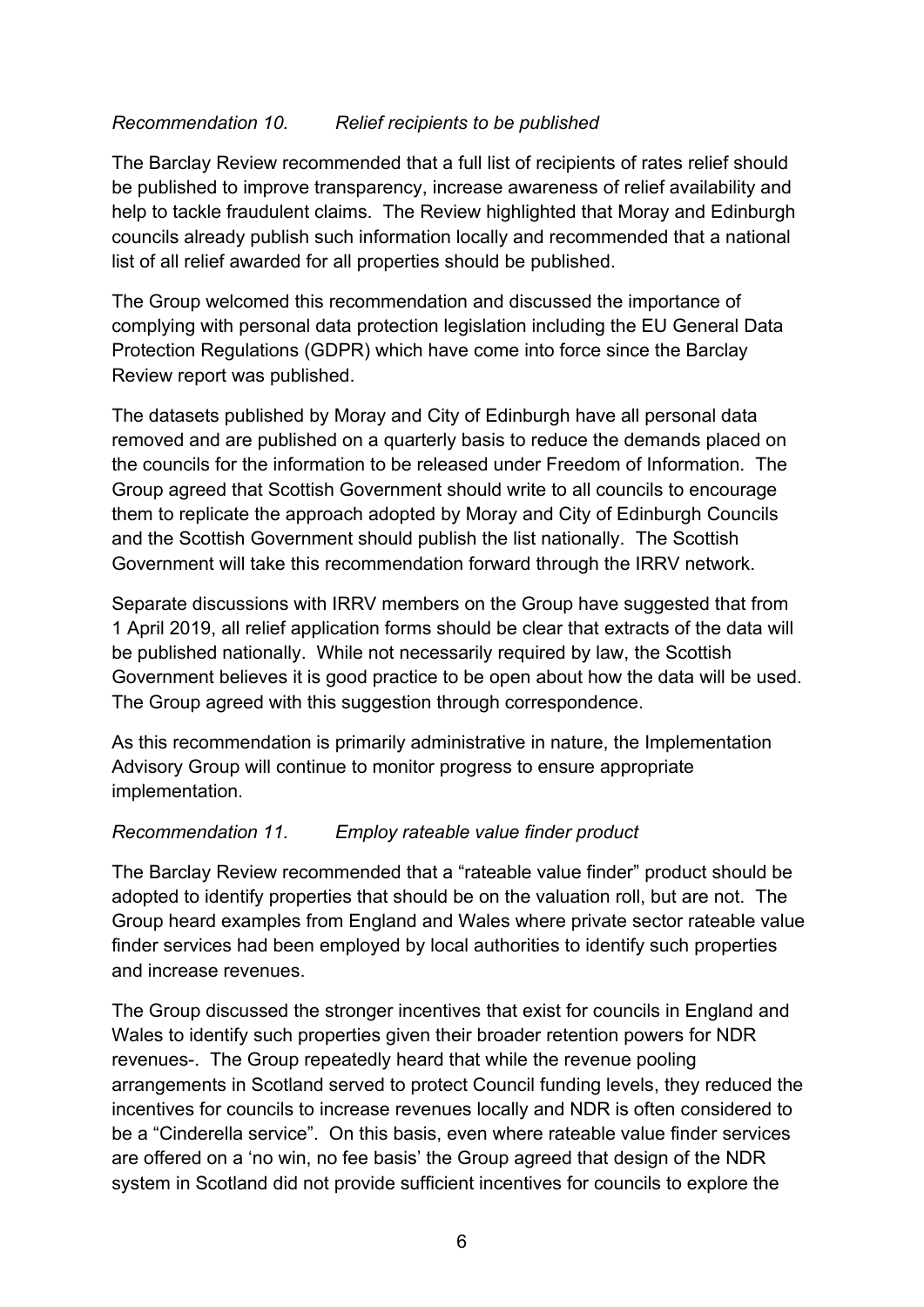use of such services locally and the onus would fall to Scottish Government to develop or procure a national service.

The Group also discussed alternative implementation options including employing a service currently operating in England and Wales or developing an in-house service. The Group agreed that the Scottish Government should seek to develop a Scottish equivalent of Spatial NI. While Spatial NI was not directly designed to identify rateable value, it is a collateral benefit of the system and learning from Northern Ireland could ensure it is a design feature of a Scottish model. In due course, the Group agreed it would be desirable to link online planning services with online nondomestic rates services to help identify rateable value from inception<sup>4</sup>. While all members of the Group did support the decision to implement a broader spatial model, some members questioned whether there was merit in employing a Rateable Value Finder during the implementation phase.

As this recommendation is primarily administrative in nature, the Implementation Advisory Group will continue to monitor progress to ensure appropriate implementation.

# *Recommendation 14. Standardised rates bills across Scotland*

The Group established a Billing sub-group to take forward this recommendation. The Billing sub-group has met three times and continues to meet.

The Barclay Review identified inconsistencies in billing across Scotland and scope for confusion where ratepayers hold properties in multiple authorities. The Review recommended that all councils be encouraged to work together to develop a common billing system.

The sub-group considered example bills from a number of councils collated by the IRRV and agreed to develop a standard best practice template. The template sought to combine the sub-group's views on the best features from across the sample of bills available.

Having finalised a template, the sub-group agreed to consult with a sample of ratepayers via sub-group member networks to determine how well the proposed bill delivered the clarity sought by the recommendation. In parallel, the sub-group agreed to consult with local authorities via the IRRV network (with oversight by Directors of Finance) to ensure the template could be implemented locally.

Feedback from both networks is expected by the end of October with the intention of the sub-group agreeing a final template by the end of November. Subject to feedback from the parallel consultation exercises, the sub-group will seek to encourage as many councils as possible to adopt the final template for financial year

 $\overline{a}$  $<sup>4</sup>$  The Group also discussed the opportunities for future integration of the portal with, for example, the</sup> enterprise and skills agencies.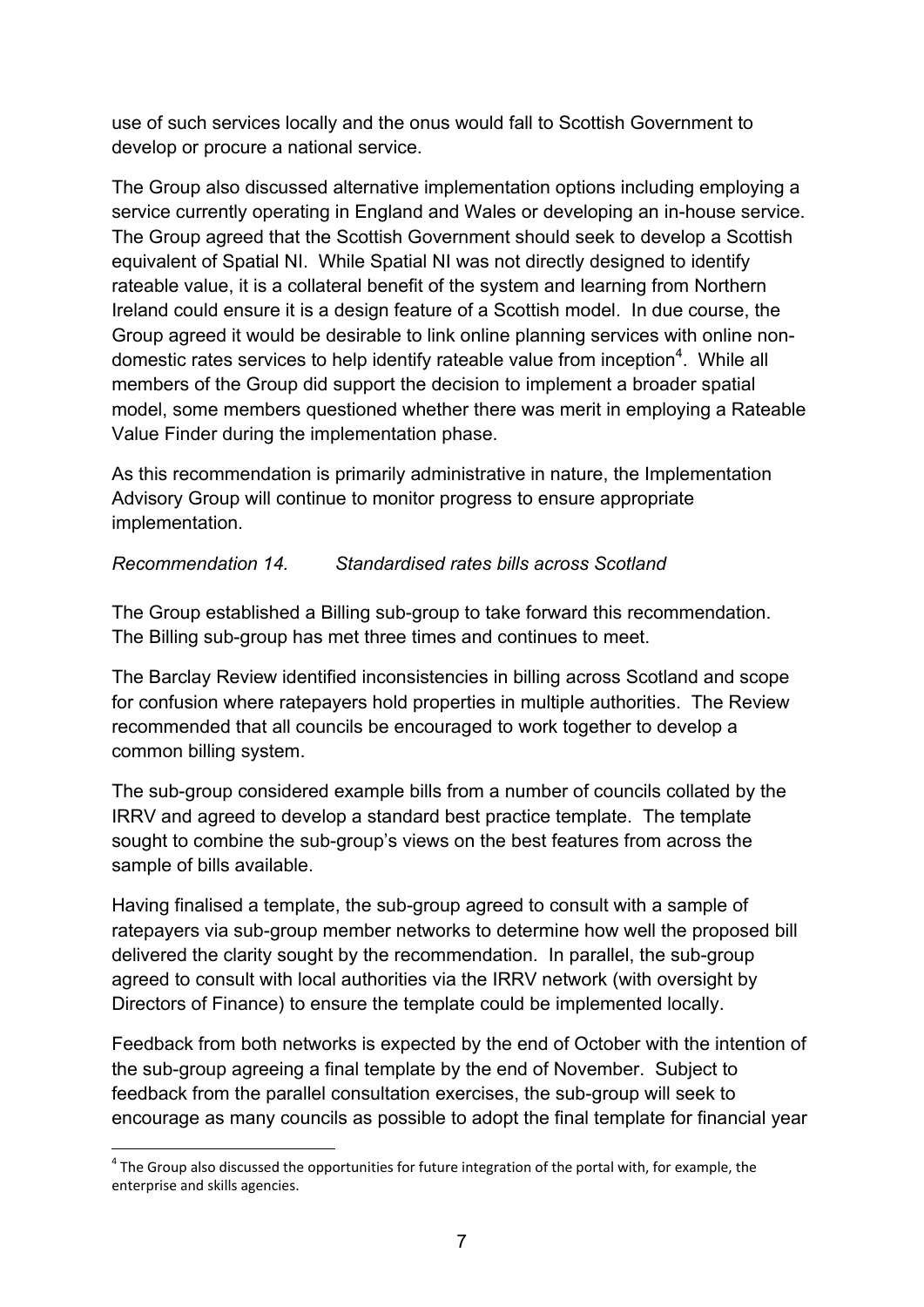2019-20 with all encouraged to adopt it as swiftly thereafter. The sub-group will invite councils to feedback on implementation progress in January 2019. Some members of the Group did not believe this approach delivered the intent of the Barclay Review and felt all councils should be forced to adopt the standard bill template.

The sub-group also explored the opportunities for developing a common IT billing system. The sub-group identified that the majority of local authority non-domestic rates IT systems were provided by one of a small number of UK-wide software suppliers. The sub-group also noted that the current contractual arrangements can result in individual authorities being collectively charged multiple times to implement the same software changes resulting from a national policy change. For example, Transitional Relief changes have seen some, if not all, local authorities charged individually for the same software update. The sub-group agreed this did not offer value for money to the taxpayer. The sub-group also agreed that the current situation which sees UK systems be amended to reflect Scottish circumstances was sub-optimal and the work to deliver this recommendation should seek to open up competition to allow Scottish-specific revenue software systems to be developed.

The sub-group also identified that IT contracts for NDR were not always standalone systems and often incorporated other services such as Council Tax, Housing Benefit or Scottish Welfare Fund; IT contracts were of varying length including rolling annual contracts and multi-year commitments out to 2024. Given these contractual complexities, the sub-group did not fully agree with the Barclay Review that there should be joint procurement of, and support for, a national software system.

Instead the sub-group agreed that Scottish Government and COSLA, working with bodies such as Digital Scotland and Scotland Excel, should seek to develop a standard national IT contract which could be deployed locally incorporating the necessary local flexibilities such as combined Council Tax systems etc as appropriate.

In discussion at the main Group, this conclusion was not universally welcomed and some members were still keen to see a national billing system be developed. The Group did agree that initial conversations should take place with Scotland Excel and Digital Scotland and the Group would consider the recommendation further in light of those discussions.

Both the sub-group and main group agreed that any developments on billing systems should be taken forward in tandem with any work to develop a Scottish equivalent of Spatial NI to ensure synergies between the two.

As this recommendation is primarily administrative in nature, the Implementation Advisory Group will continue to monitor progress to ensure appropriate implementation.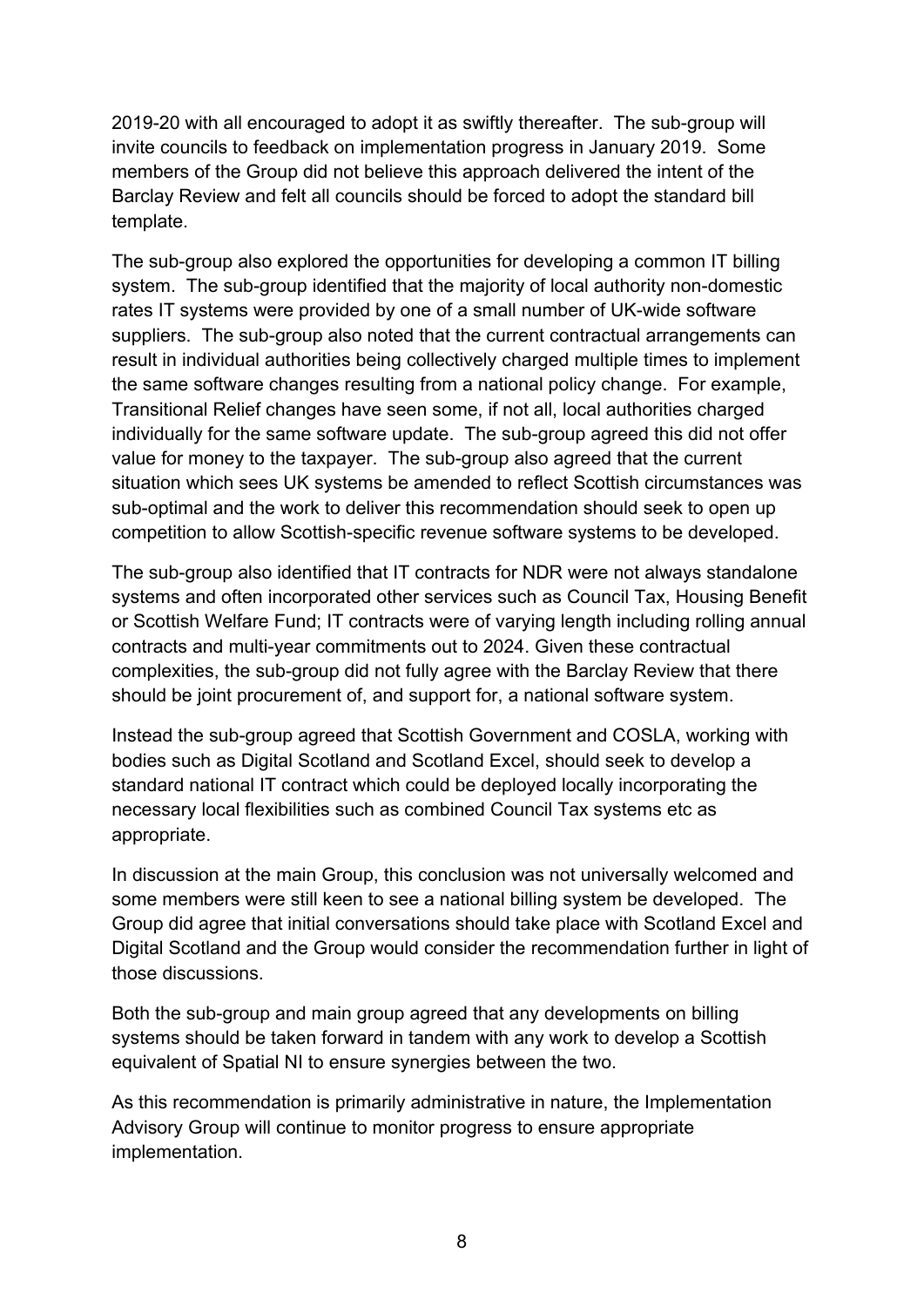#### *Recommendation 15. Incentivise online billing*

This recommendation was delegated for consideration by the Billing sub-group.

The sub-group (and main group) were very supportive of the need to improve online services including online billing arrangements. However, the sub-group did not agree with the principle of incentivising use and flagged up concerns over potential abuses where ratepayers could deny receipt of an online bill where they had not opted in to receive one.

The sub-group concluded that ease of access and scope for better information through the use of online facilities was in itself an incentive and any further incentivisation, for example some form of online discount, could have perverse incentives for other ratepayers through the RV and poundage calculations.

The sub-group (and main group) agreed that public bodies should be encouraged to continue the development of digital public services and in due course Scottish Government should seek to integrate online billing services with other online nondomestic rates services through a Scottish equivalent of Spatial NI.

As this recommendation is primarily administrative in nature, the Implementation Advisory Group will continue to monitor progress to ensure appropriate implementation.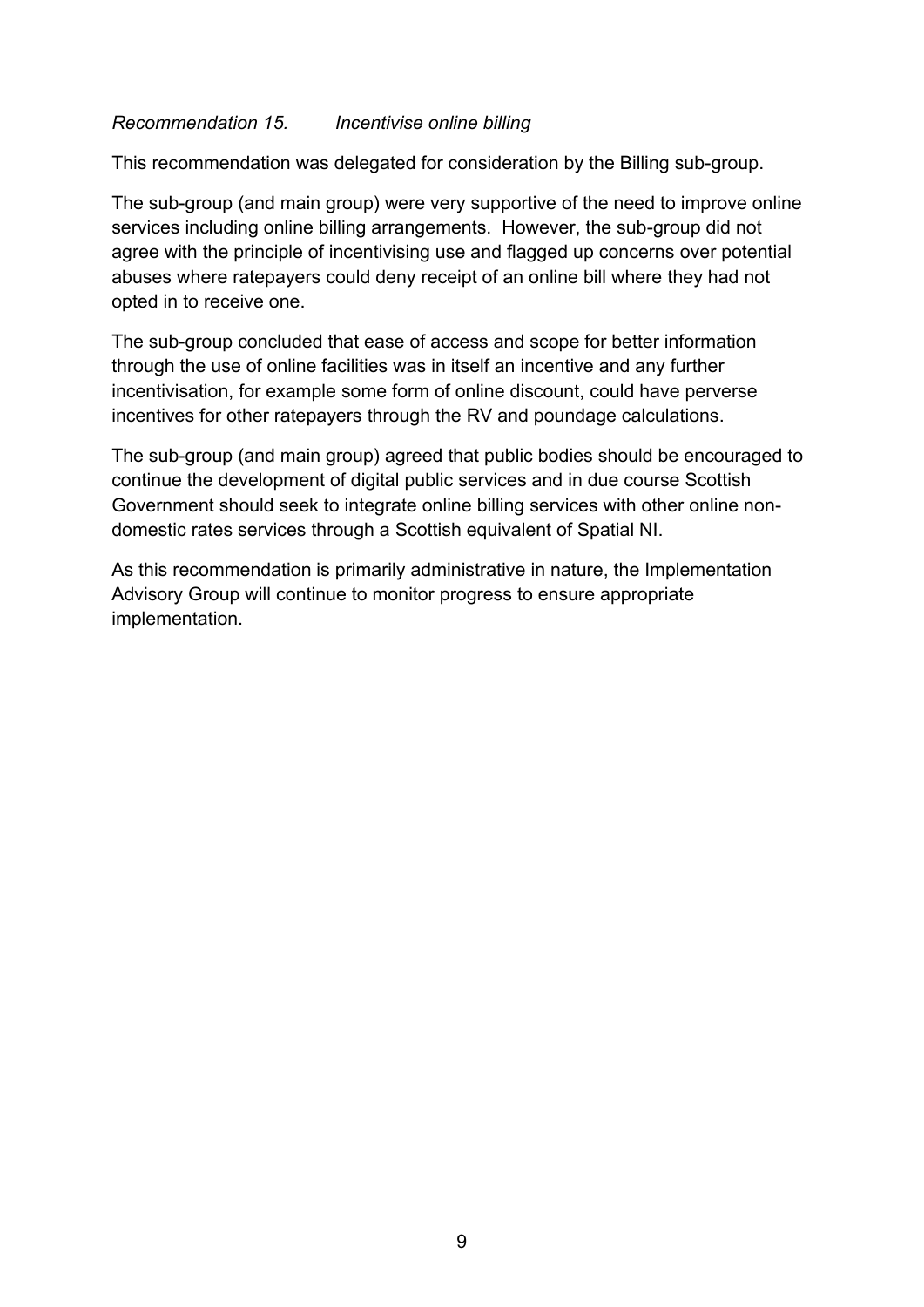# *Recommendation 16. Penalty for non-provision of information to councils*

The Barclay Review noted that "In a small number of cases, ratepayers may fail to inform a council about a change of circumstances (such as a change in the occupier of a property) or may provide false declarations when applying for relief." In response the Review recommended that a new civil penalty should be available to councils to act as a deterrent to withholding information as opposed to raising revenue.

The Group agreed with this recommendation and discussed the importance of this change being appropriately and clearly communicated to ratepayers. The Group recommended that there should be a duty on ratepayers to inform the Council within 28 days of when they move in or move out of a property and to provide relevant information on request by the council within the same timeframe.

The Group also agreed on the need to provide local authorities with discretion over the application of penalties. e.g. the ability to waive the penalty in extenuating circumstances.

The Group's views are reflected in the Barclay Implementation Consultation questions with a focus on the level of penalty applicable, how penalties should be administered and the scope for an appeals process.

#### *Recommendation 17. Councils to make refund payments faster*

The Barclay Review noted that "councils sometimes take excessive periods (up to 6 months in one case) to refund overpayments to ratepayers" and recommended that "All ratepayers should be entitled to a prompt repayment within a 30 working day target. The Scottish Government should monitor this to ensure councils' performance meets this target."

The Group agreed with the principle of the recommendation and discussed the extent of the problem across the country and some underlying complexities.

These complexities include situations where an overpayment may be associated with a property with an ongoing liability. In these circumstances, the Group agreed it may be appropriate that the funds are used to offset the liability but that this should be communicated to the ratepayer (see recommendation 14).

Reflecting on evidence provided by COSLA Directors of Finance, the Group agreed that the underlying problem may not be widespread and that most councils check ratepayers' accounts on a regular basis and deal with any overpayments promptly. However, despite the problem not being widespread, the Group agreed that it should not exist at all.

On 30 August 2018, with the endorsement of COSLA and the Implementation Advisory Group, the Head of Local Government Finance at the Scottish Government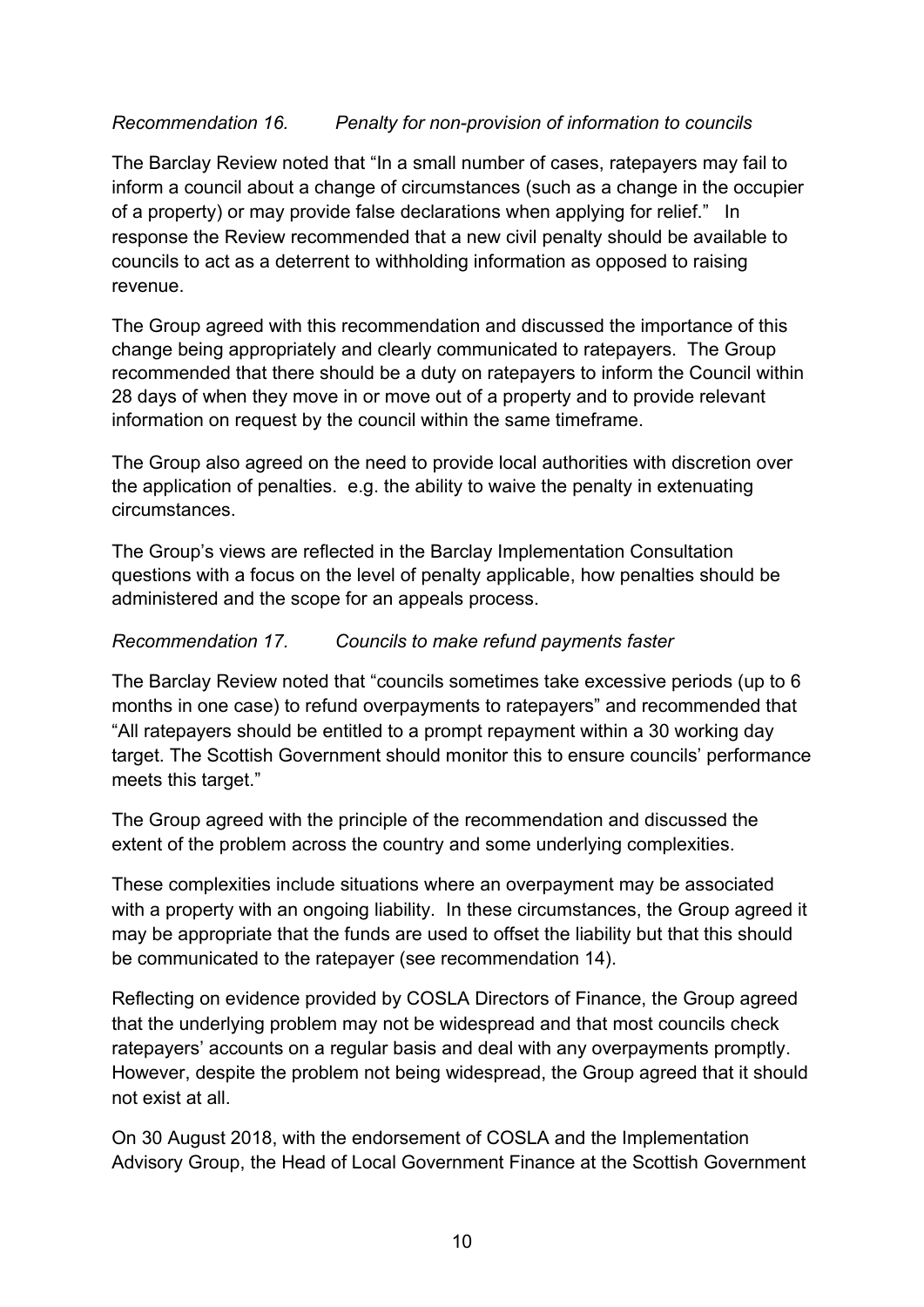wrote to all Directors of Finance to encourage councils to ensure that they notify ratepayers promptly of any overpayments and their treatment.

As this recommendation is currently administrative in nature, the Implementation Advisory Group will continue to monitor progress to ensure appropriate implementation.

# *Recommendation 18. Enable quicker debt recovery from ratepayers*

The Barclay Review identified that councils cannot take enforcement action for nonpayment of rates until after 30 September in any year in contrast to council tax whereby enforcement action against citizens commences if the first planned instalment is missed.

The Group discussed the existence of different payment profiles compared with Council Tax with annual, quarterly or seasonal payment plans being more prevalent but agreed with the recommendation and discussed the importance of this change being appropriately and clearly communicated to ratepayers.

The Group's views are reflected in the Barclay Implementation Consultation questions with a focus on how any changes should be communicated.

# *Recommendation 19. Reform of the appeals system*

The Barclay Review recommended the appeals system be modernised to reduce the volume of appeals and ensure greater transparency and fairness.

The Group established an Appeals sub-group to take forward this recommendation. The appeals sub-group has met four times and continues to meet.

The Group's views are reflected in the Barclay Implementation Consultation questions with a focus on how any changes should be communicated and on whether valuations should be able to increase on appeal.

The Group discussed the issues associated with the future transition of the functions of Valuation Appeals Committees to the Scottish Tribunals Service. The Group and sub-group agreed that it would not be possible to move to a three year revaluation or a one year tone date without reducing the total volume of appeals. The Group also discussed the importance of protecting the rights of ratepayers and any reforms should be designed to reduce the volume of unnecessary or speculative appeals rather than the volume of appeals per se.

The Group discussed the fact that the last two revaluations have taken place during exceptional economic circumstances and the ratepayer view that the information provided to support assessments was inadequate. In tandem, these factors may have influenced the volume of revaluation appeals lodged.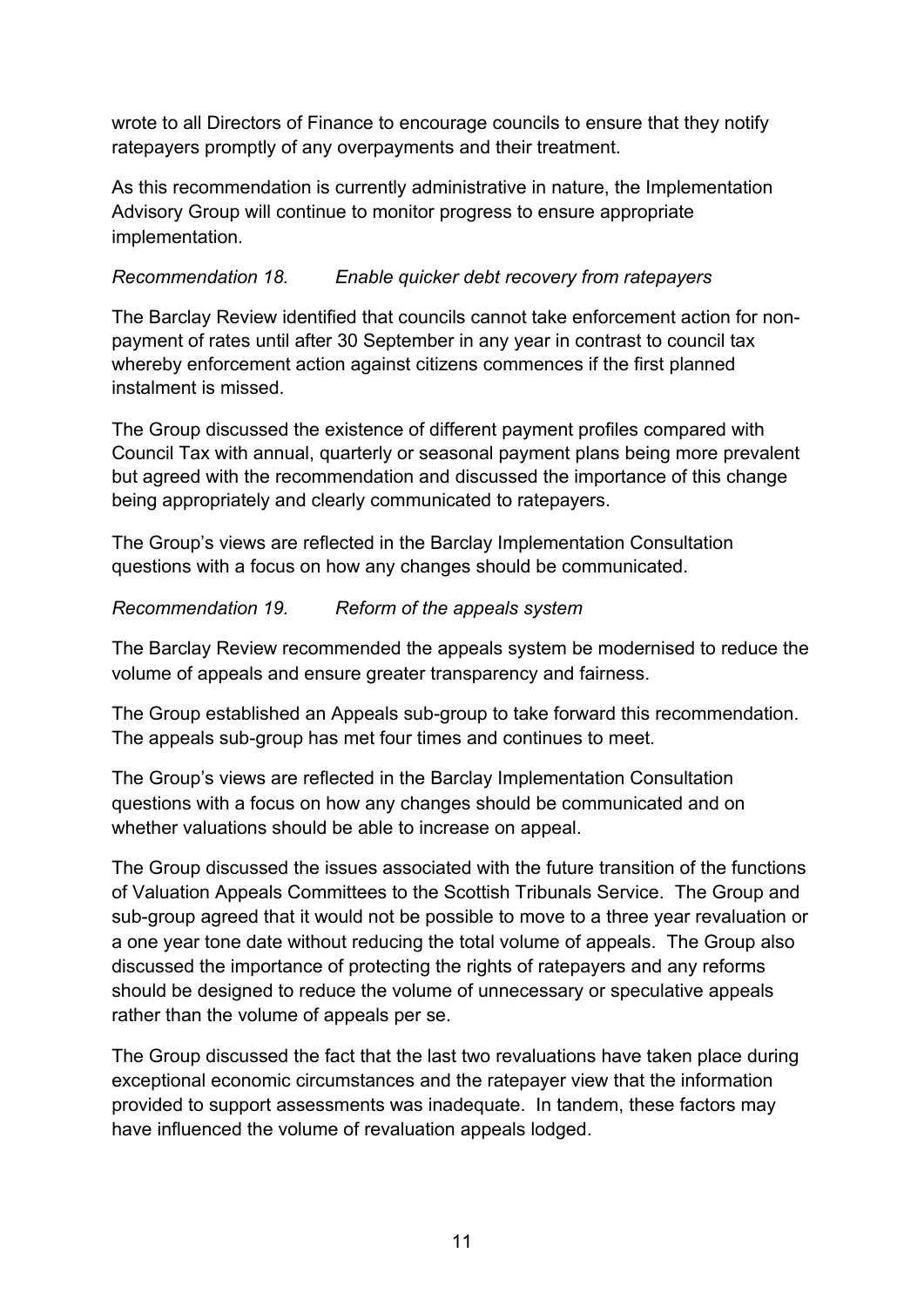The sub-group discussed numerous proposals to reform the appeals system including:

- The importance of more effective information-sharing between Assessors, other public sector bodies, ratepayers and their agents, as well as better information provision more generally including through the development a Scottish equivalent of Spatial NI.
- Providing Assessors with new powers to gather information from a wider group of stakeholders. Ratepayer representatives expressed concerns over this proposal.
- The challenges of information-sharing where that information is subject to personal or commercial confidentiality considerations, particularly following the GDPR changes which have come into force since the Barclay Review report was published.
- Limiting appeal rights where there is an outstanding request for information, or making appeals contingent on the property's rental or turnover information being available to the Assessor. The Group were able to agree the second part of this proposal.
- The option to introduce fees for appeals. Ratepayer representatives on the Group and sub-group expressed concerns over any fees being levied. If a fee is to be levied, ratepayer representatives would expect significant improvements in the administration of the appeals system. Ratepayer representatives also believed that the fee level should not be prohibitive and should be refunded in the event of a successful appeal.
- The option to remove the financial incentive for public sector appeals, which account for around 21% of all appeals. Public sector representatives on the Group expressed concerns over such proposals.
- Options to look at relief thresholds in recognition that ratepayers falling immediately above thresholds have a significant financial incentive to appeal. The sub-group agreed that Small Business Bonus Scheme thresholds should not be considered ahead of the forthcoming evaluation of the scheme.
- The Barclay Review recommendation that Valuation Appeals Committees should have the power to increase rateable values where there is robust evidence to support it. The sub-group agrees this proposal but also noted they believed it would have minimal impact on the volume of appeals.
- Whether Assessors should have the power to update the roll, in light of new evidence, for properties that are not under appeal. This might remove the incentive for protective appeals, but could introduce a revenue risk for Scottish Ministers. Evidence is being sought on the level of revenue risk such a proposal would introduce.
- Limiting appeals for zero-rated properties.
- Restricting appeal rights to one appeal per property opposed to the proprietor, tenant and occupier all having appeal rights under the current system.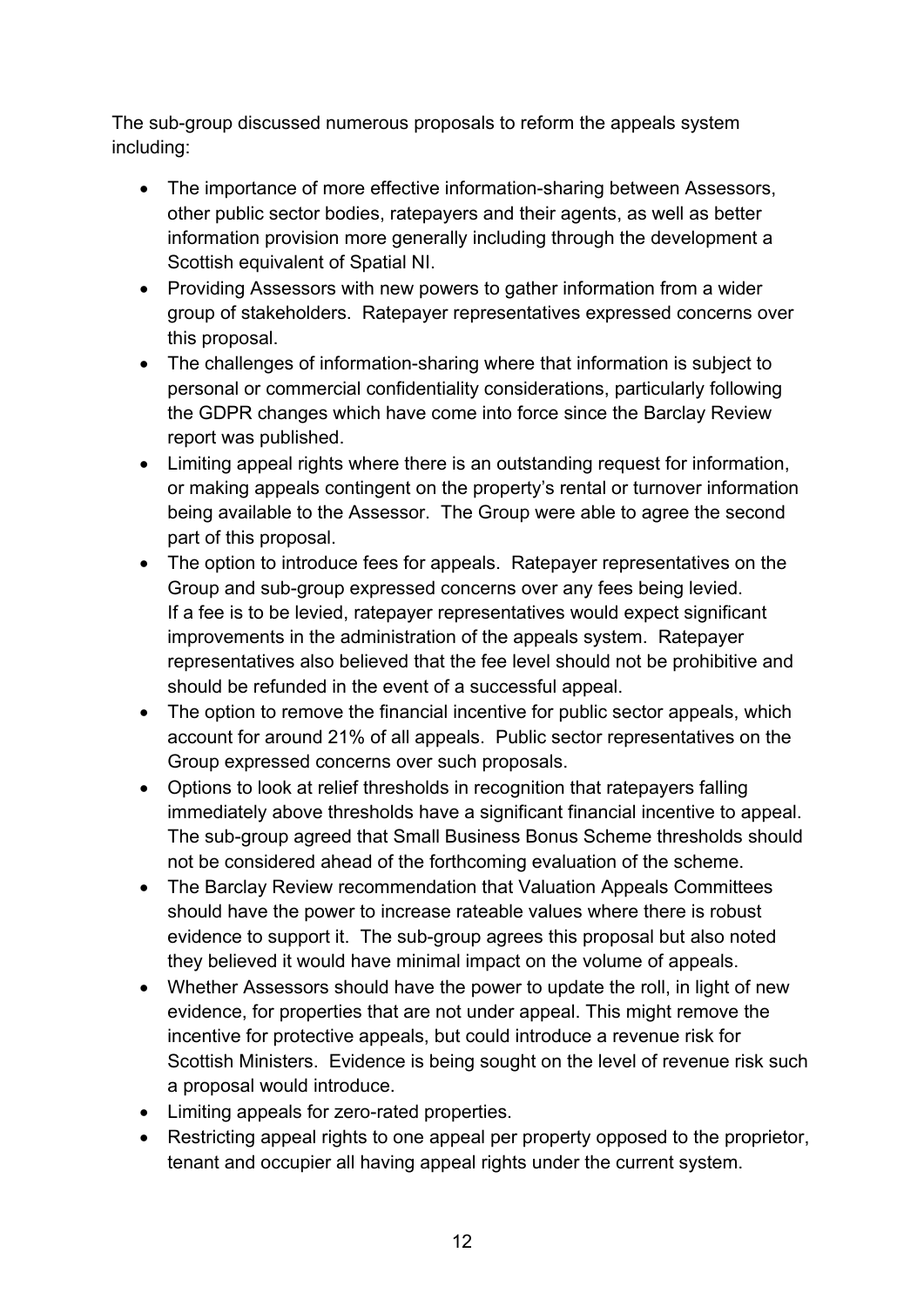Ratepayer representatives did not believe this proposal would be fair or workable.

The sub-group strongly agreed with the need for better information provision/sharing and agreed that the current system sees limited information sharing taking place prior to an appeals panel citation being received. However, the sub-group was unable to unanimously agree on whether, or how, any of the proposals above could be implemented.

At the time of agreeing this report, both the sub-group and main group have been unable to agree a way forward to address the challenges facing the appeals system.

# *Recommendation 20. General anti-avoidance rule (GAAR)*

The Barclay Review identified a number of tax avoidance schemes such as the 'artificial' occupation of premises to reset empty property relief. The Review recognised that individual actions can be taken to close known avoidance schemes, but a GAAR should be created to reduce their use and make it harder for loopholes to be exploited in future.

The Group strongly agreed with the principle of the recommendation, of the need for a power to address behaviour which may comply with the word of the law, but not with the spirit of the law. The Group also identified a GAAR as being a mechanism to support the delivery of recommendations elsewhere in the Barclay Review, for example, the changes to 'active' occupation.

The Group discussed the challenges of replicating the type of GAAR available to single national agencies such as Revenue Scotland or HM Revenues and Customs as opposed to through 32 independent billing authorities (Local Authorities).

Partly as a consequence of the lack of the specific legal expertise necessary to advise the operation of a GAAR, the Group did not discuss the legal practicalities of delivering a GAAR.

The Group discussed the importance of this change being appropriately and clearly communicated to ratepayers. The Group's views are reflected in the Barclay Implementation Consultation questions with a focus on the principles that a General Anti-Avoidance Rule should seek to encompass.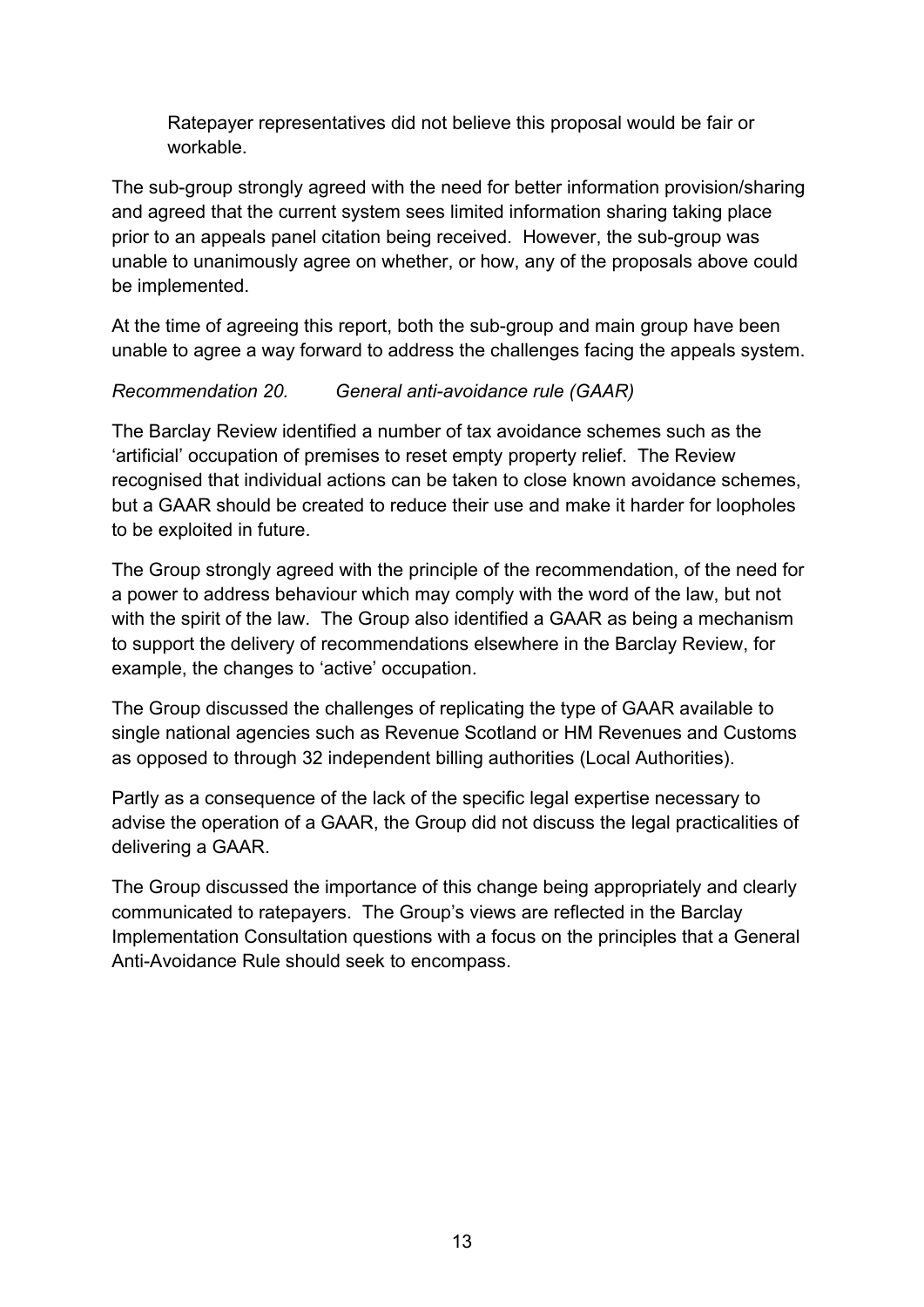# *Recommendation 21. Close empty property relief loophole*

The Barclay Review identified a known avoidance tactic for empty property where temporarily bringing the property back into use for a short period resets the empty relief period and allows ratepayers to take advantage of the more generous empty property relief entitlements for "new" empty properties. The Review recommended the reset period be increased to six months in any financial year – recognising it need not be continuous so as not to inhibit pop-up uses of empty properties.

The Group broadly agreed with the principle of the recommendation but disagreed that the reset period be constrained to a financial year as opposed to a rolling 12 month period and some disagreed with the six month reset period. The Group agreed that the financial year reset criteria essentially penalised any property returning to unoccupied status between October and August the following year. e.g. an unoccupied property becomes occupied in May but is unoccupied in October would not re-qualify for Empty Property Relief until September the following year.

The Group discussed the importance of this change being appropriately and clearly communicated to ratepayers. The Group's views are reflected in the Barclay Implementation Consultation questions with a focus on how any changes should be communicated and on how the six month reset period should be defined.

#### *Recommendation 23. All relief awards to be checked for errors*

The Barclay Review recognised that the rates system is administered by councils but identified examples where reliefs had been incorrectly awarded in Scotland. The Review recommended that Scottish Government be responsible for checking relief awards to ensure compliance with the legislation.

The Group discussed the challenges of Scottish Government monitoring compliance without access to the administrative data. The Group discussed the resources that would be required to monitor such compliance, were the administrative data available, and did not agree with the Barclay Review's conclusion that the delivery of this recommendation effectively "will not carry additional costs".

The Group agreed that the Scottish Government should regularly monitor reliefs as far as possible using standard data collections. For example, attempting to identify where recipients of the Small Business Bonus Scheme may operate across multiple local authority boundaries. The Group agreed that Scottish Government should regularly update guidance on relief eligibility, particularly ahead of each revaluation. The Group also agreed that the data improvements necessary for, and facilitated by, the development of a Scottish equivalent of Spatial NI would assist with identifying reliefs awarded incorrectly.

As this recommendation is currently administrative in nature, the Implementation Advisory Group will continue to monitor progress to ensure appropriate implementation.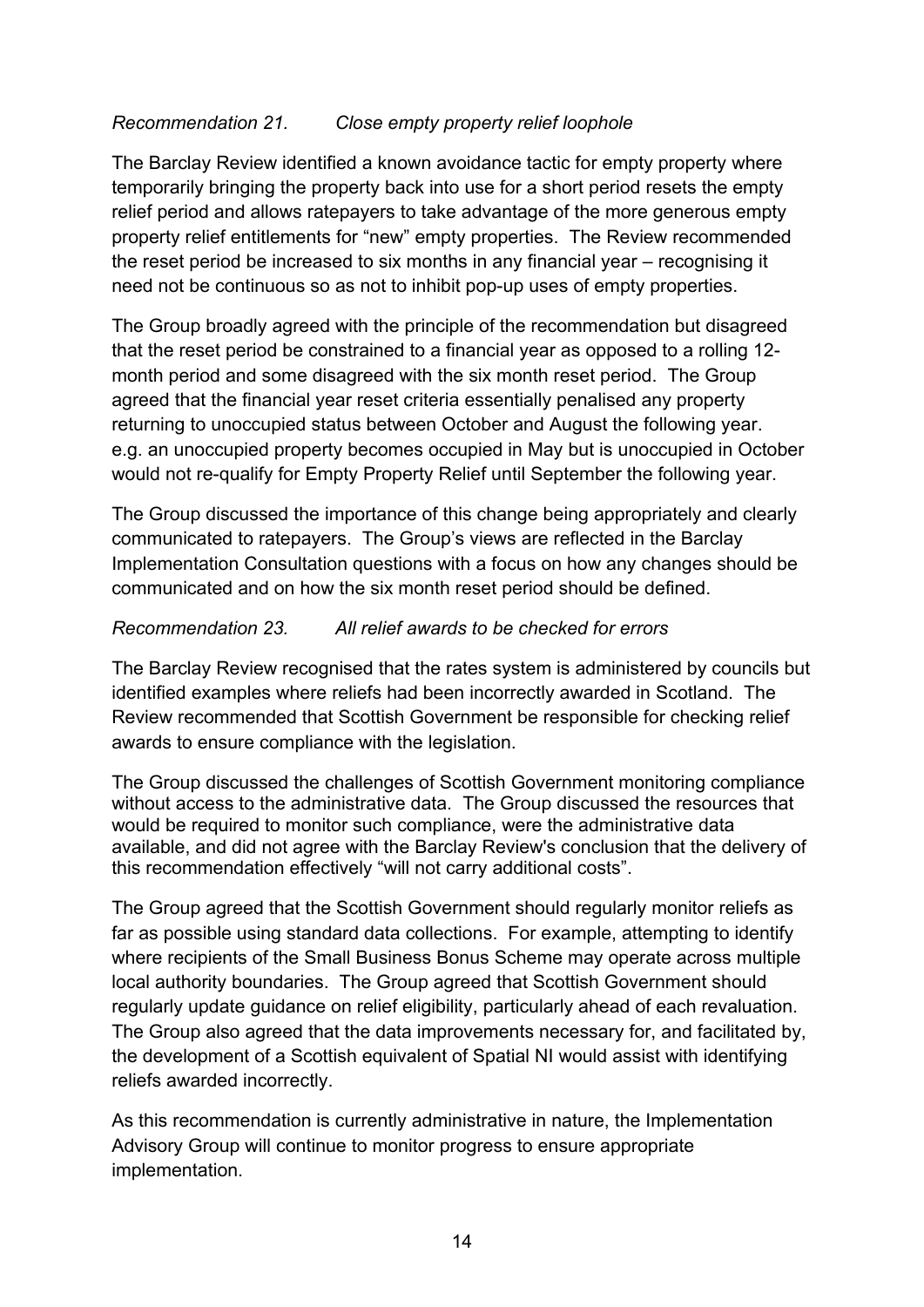### *Recommendation 25. Relief restricted to properties in active occupation*

The Barclay Review highlighted a well-known avoidance tactic where, in order to reduce liability, a small part of an otherwise empty property is occupied for storage; this allows the property to qualify for another relief or for a new period of empty relief to begin after a set period.

The Review recommended a change to the qualification criteria for any relief (except Empty Property Relief) which stipulates that, it must be demonstrated that over 51% of the area of the property is in active use (not vacant) throughout a year.

The Group agreed with the need to address the avoidance tactic but expressed significant concerns over the definition of 'active use' and did not agree that demonstrating over 51% of the area being in active use would be sufficient to address the problem. The Group debated which ways in which 'active use' could be defined but was unable to recommend any particular definition and agreed that the General Anti-Avoidance Rule should be designed to provide insurance against abuse of the active definition.

The Group's views are reflected in the Barclay Implementation Consultation questions with a focus on how 'active' should be defined.

#### *Recommendation 26. Reform empty property relief*

The Barclay Review recommended that to encourage empty property back into economic use, empty property relief should be reformed for listed buildings and for property that has been empty for significant periods.

The Review acknowledged listed buildings should merit special treatment but not indefinitely and that 100% relief for listed properties should be restricted to a period of two years. The Review also recommended that where property has been empty for a significant period, more incentive is needed to encourage the property back into productive use so should be liable to pay a 10% surcharge after five years.

The Group expressed concerns about this recommendation, particularly with regards to listed buildings, and discussed the potential challenges of bringing listed buildings back into productive use. The Group discussed whether the restriction should be removed, be extended to five years, or if the local authority should have scope to apply discretion when circumstances beyond the control of the ratepayer prevent progress – whilst noting that local authorities may be major beneficiaries of reliefs for listed buildings.

The Group also highlighted risk of a vicious circle where restrictions in relief availability for listed buildings may prevent developers taking them on thereby risking them falling into disrepair and making them less attractive to developers in future.

With regards to the recommendation on non-listed properties, the Group agreed that the design of the current Empty Property Relief provides limited incentive to hold on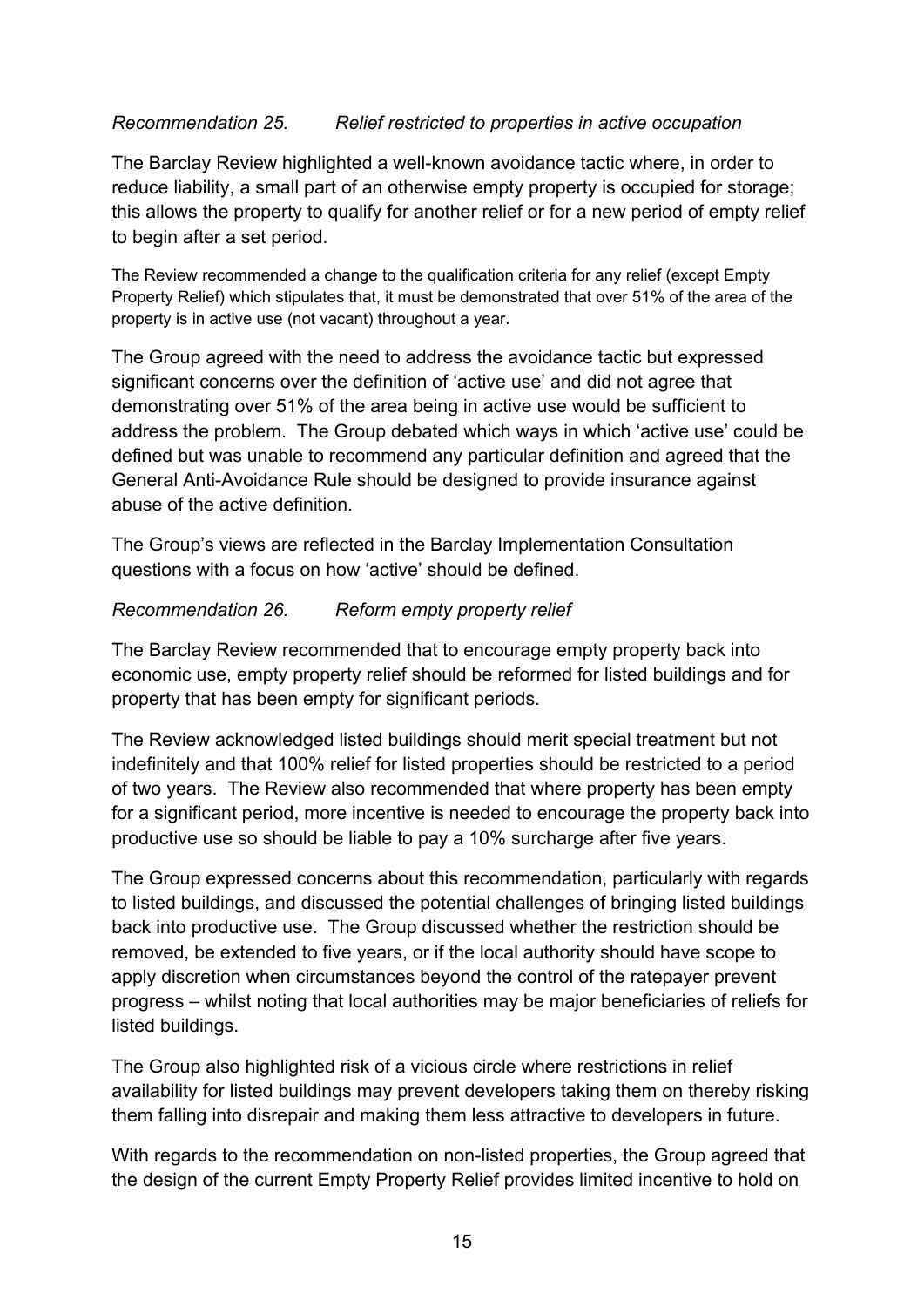to empty properties voluntarily and that the majority of long term empty properties were unavoidably empty. For example, where landlords had refused to re-negotiate long term leases.

On this basis, the Group disagreed with the conclusion that a rates surcharge would encourage properties back into productive use but instead believed such a policy would simply further penalise ratepayers holding on to currently unproductive properties.

The Group's views are reflected in the Barclay Implementation Consultation questions with a focus on the discretion available to local authorities in administering the reforms.

# *Recommendation 27. Sports relief for affordable community facilities*

The Barclay Review recommended that Sports Club relief should be reviewed to ensure it supports affordable community-based facilities, rather than members clubs with significant assets.

The Group agreed with the principle of the recommendation and discussed the importance of this change being appropriately and clearly communicated to ratepayers. The Group discussed the overlaps with recommendation 23 and whether the current relief was being administered in accordance with existing legislation.

The Group's views are reflected in the Barclay Implementation Consultation questions with a focus on how affordable/community sports facilities should be defined.